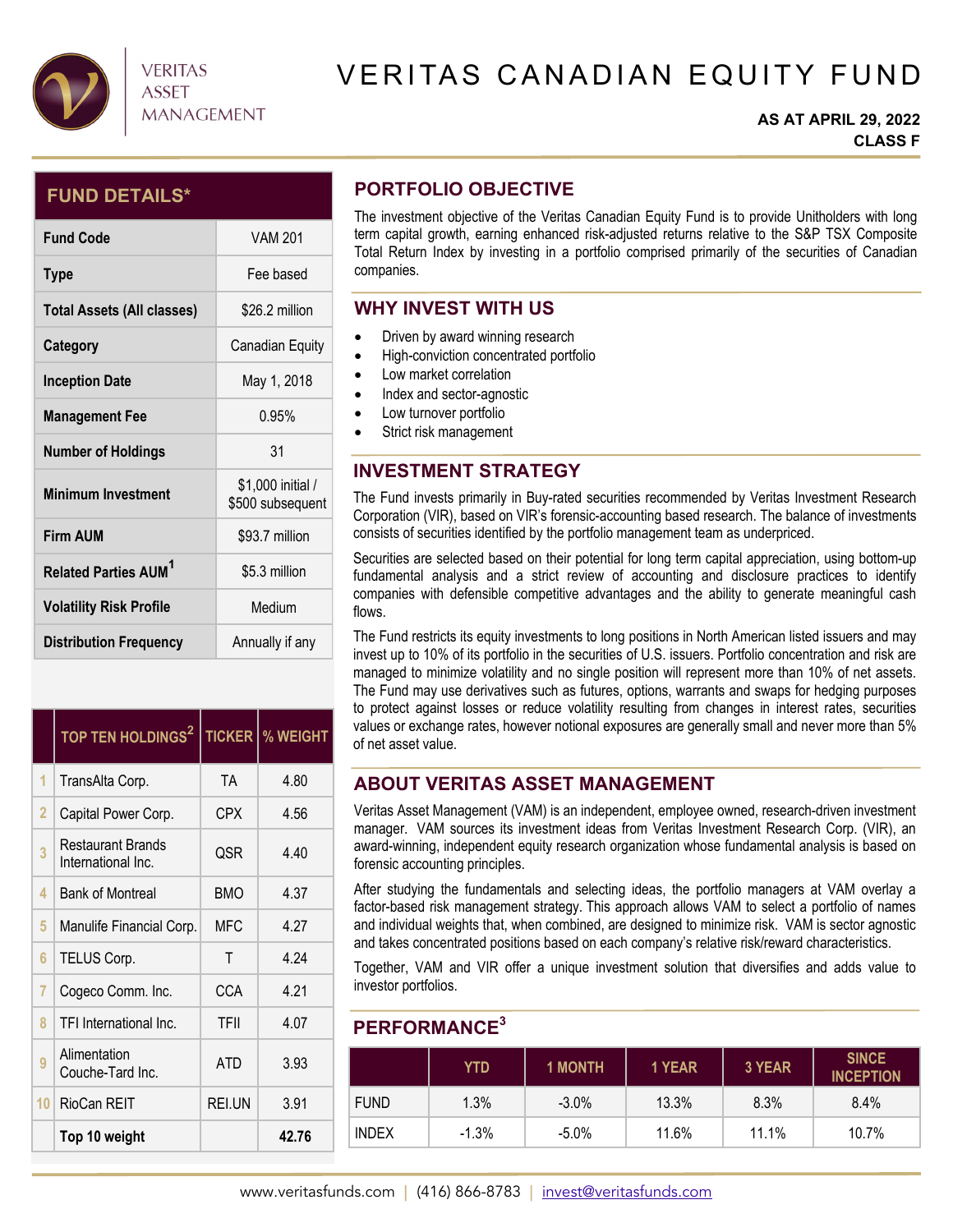

# VERITAS CANADIAN EQUITY FUND

#### **AS AT APRIL 29, 2022 CLASS F**

### **COMMENTARY**

Class F units of the Veritas Canadian Equity Fund generated a -3.0% return in April versus -5.0% for the S&P/TSX index. Our year-to-date return sits at positive 1.3% versus a negative return of -1.3% for S&P/TSX.

The Fund's position in **Suncor Energy Inc (TSX: SU)** was the top contributor to fund performance in April. **SU** shares saw a bump in price after U.S. activist fund Elliot Investment Management announced that it had taken a 3.4% stake in the firm. Following the usual activist playbook, Elliot sent a letter to **SU**'s Board arguing for a series of initiatives to unlock US\$30 billion in value for investors, chief of which would be the spinoff of Suncor's retail gasoline and c-store business. While **SU**'s management appears lukewarm on Elliot's proposals, Veritas Research published a similar analysis in early 2021 supporting a spinoff at the right price. We agree that **SU**'s shares fall well short of their underlying value.

The Fund's position in **TransAlta Corp. (TSX: TA)** was the second largest contributor to fund performance in April, as the company announced it had inked a new 200 MW renewable energy project with tech giant Meta in Oklahoma. **TA**'s build out of its renewable energy portfolio and transition away from coal continues to attract positive attention and pay dividends, with the company shutting the last of its domestic coal plants in December 2021.

Our goal is to buy the best companies in sectors where we identify positive investment catalysts, while avoiding poorly positioned companies and industry headwinds in sectors where we identify investment risks. We evaluate companies based on balance sheet strength; free cash flow sustainability; transparent financial reporting and governance; as well as the ability to endure periods of economic weakness.

## **PERFORMANCE4**





## **RISK MEASURES5**

|                               | 1 YEAR  | <b>SINCE INCEPTION</b> |  |  |
|-------------------------------|---------|------------------------|--|--|
| Beta <sup>6</sup>             | 0.70    | 0.70                   |  |  |
| Fund Volatility <sup>7</sup>  | $8.0\%$ | 12.8%                  |  |  |
| <b>Index Volatility</b>       | 10.1%   | 16.2%                  |  |  |
| Upside Capture <sup>8</sup>   | 82%     | 63%                    |  |  |
| Downside Capture <sup>8</sup> | 49%     | 70%                    |  |  |
|                               |         |                        |  |  |

# **SECTOR ALLOCATIONS9**